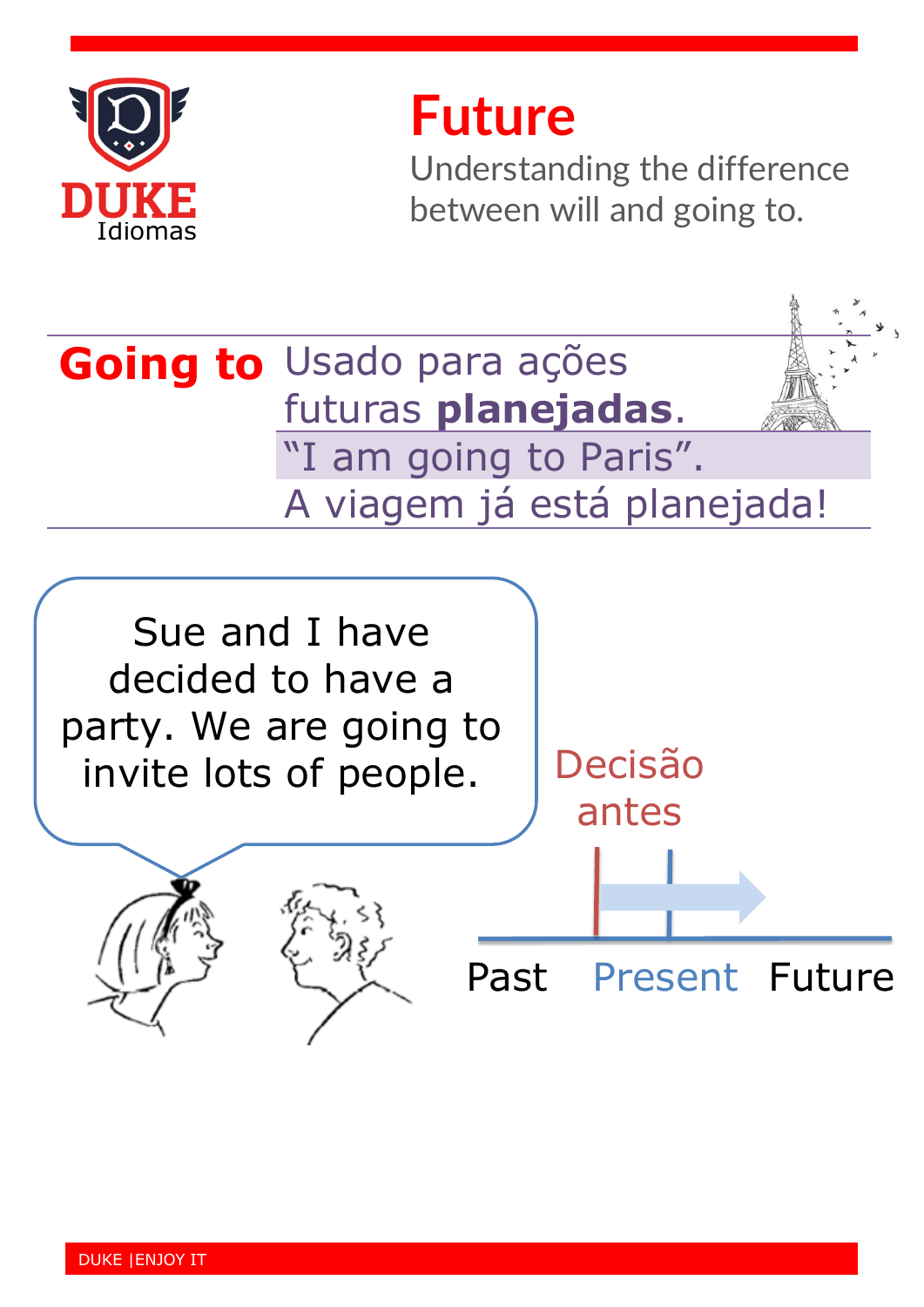## **Will** Se você decide algo no **momento da conversa**, deverá usar WILL. "I will close the window". A pessoa decidiu fechar a janela naquele momento.

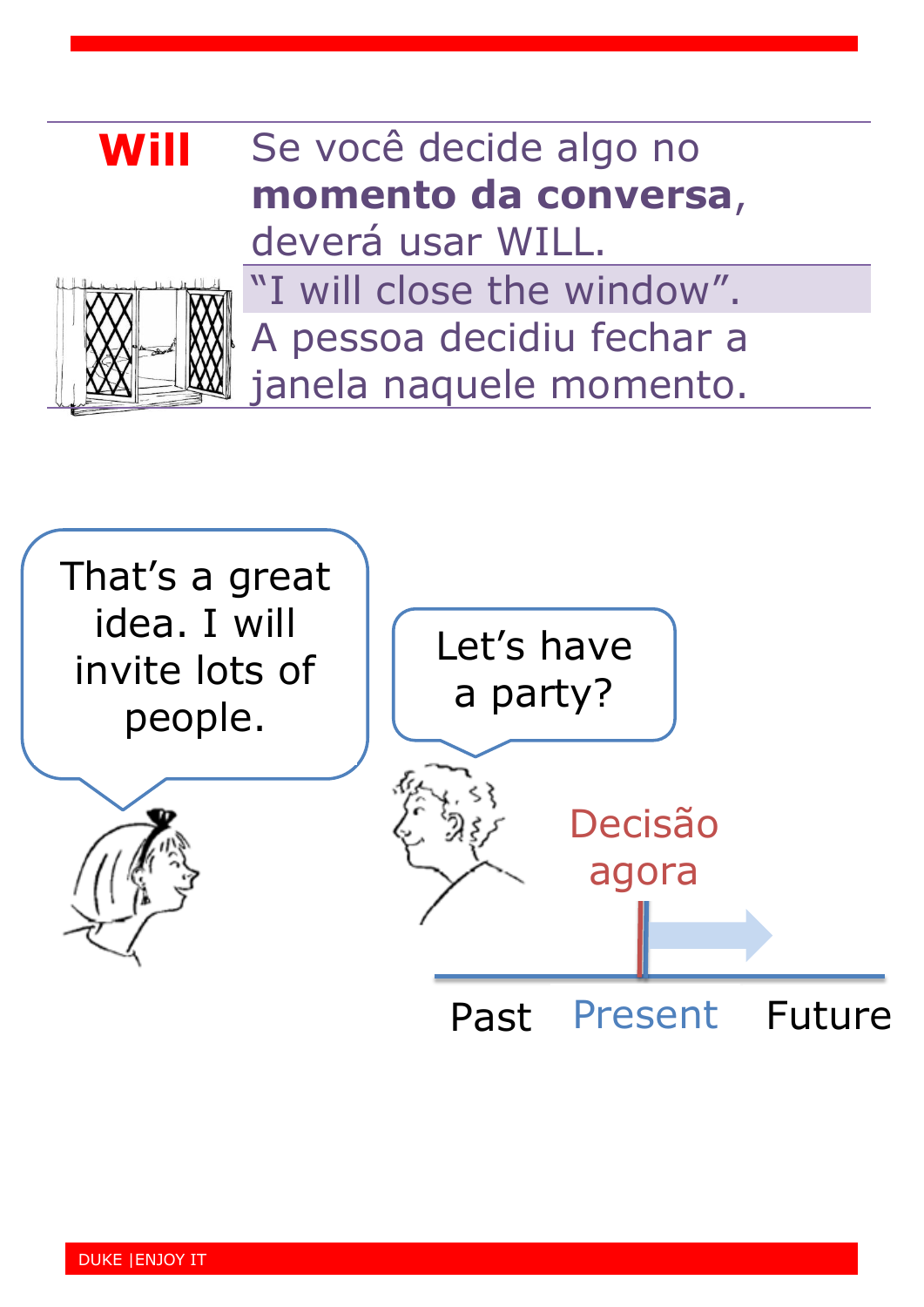| Sometimes<br>the difference     | John will meet us in the<br>restaurant at 8 o'clock.       |
|---------------------------------|------------------------------------------------------------|
| between will<br>and going to is | $\bigcap$ r                                                |
| very small:                     | John's going to meet us in<br>the restaurant at 8 o'clock. |

| Sometimes<br>the difference            | Will you come back this<br>evening?         |
|----------------------------------------|---------------------------------------------|
| between <b>will</b><br>and going to is | Or                                          |
| very small:                            | Are you going to come back<br>this evening? |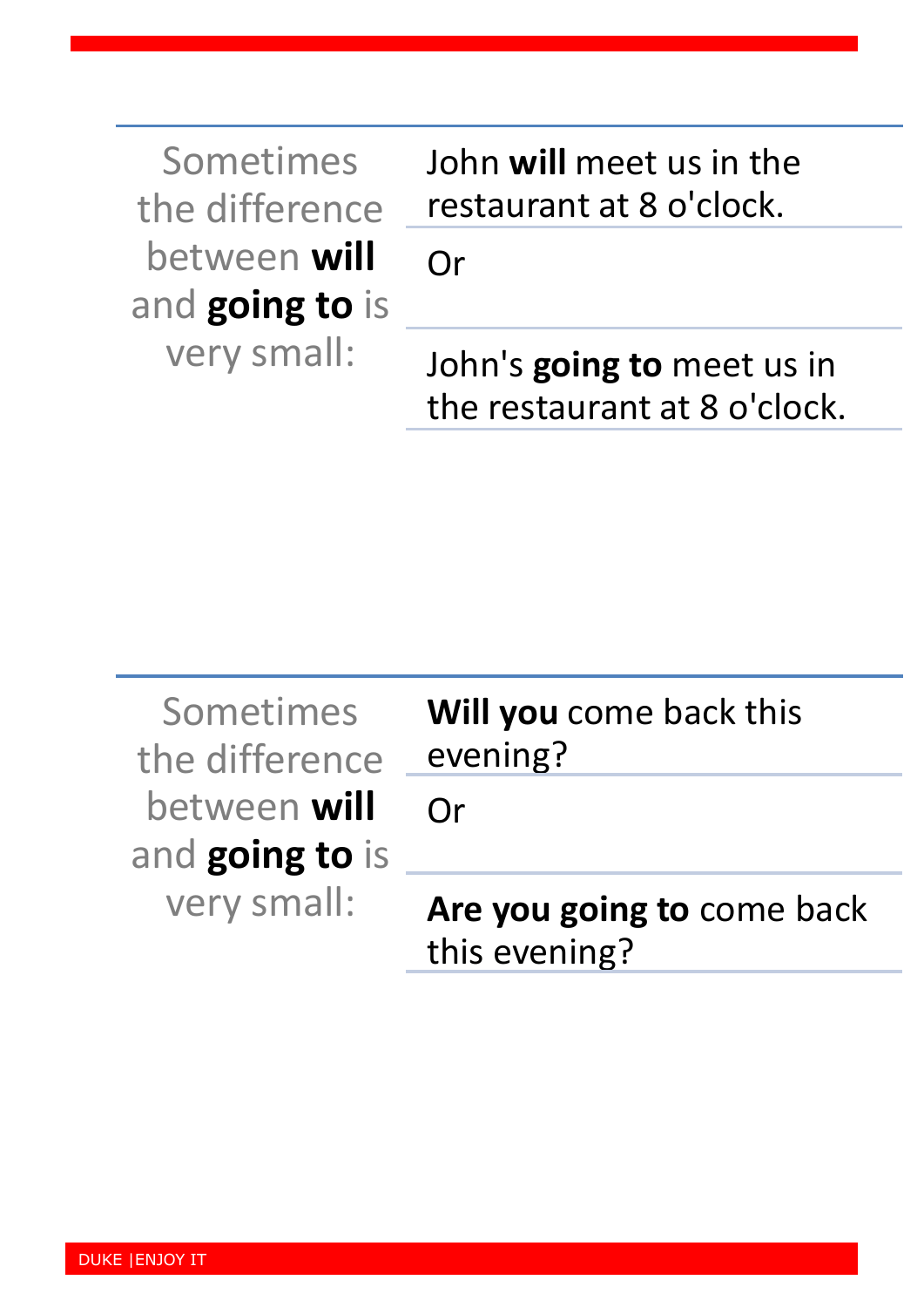### **GOING TO** SPOKEN ENGLISH

- *I am going to text Brad the news right now*

### **Will** FORMAL AND WRITTEN ENGLISH

WILL with expressions such as: "I THINK", "MAYBE".

*- I think you´ll do well on the test.*

*- Maybe I´ll go to the movies tonight.*